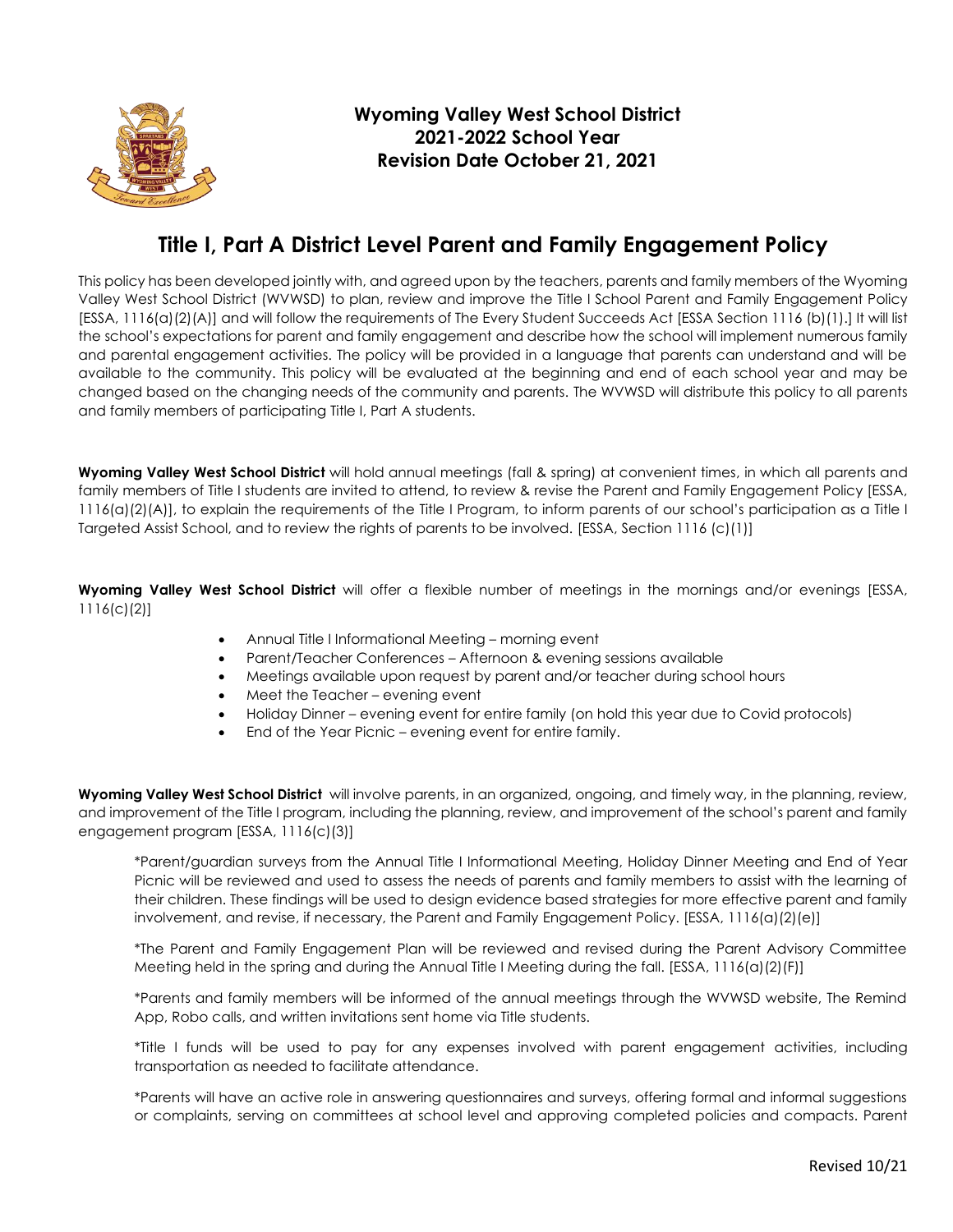opinions and suggestions for improvement will be evaluated and implemented into the Title I program. The WVWSD will utilize parent surveys to receive feedback about the program. [ESSA, 1116 (a)(2)(E & F)]

\*The school will provide materials and trainings to help parents work with their children to improve their children's achievement, such as literacy training and using technology including education about the harms of copyright piracy, as appropriate, to foster parent involvement. [ESSA, Section 1116 (6)(e)(1)]

**Wyoming Valley West School District** will provide timely information about programs under Title I to parents of participating students. [ESSA, 1116(c)(4)(A)]

\*Information will be available: at the Annual Title I Meeting (Fall meeting), Meet the Teacher Night, Parent/Teacher conferences, through email and phone conferences (as requested), and on the WVWSD Website [ESSA, 1116(c)(4)(A)] on the Title I webpage.

**Wyoming Valley West School District** will provide parents of participating students with a description and explanation of the curriculum in use at the school, the forms of academic assessments used to measure student progress, and the achievement levels of the challenging State academic standards [ESSA, 1116(c)(4)(B)]

\*Information provided at: Annual Title I Informational Meeting, Open house, Parent Teacher conferences, Parent Resource Center, WVWSD Website

\*Providing assistance to parents, as appropriate, in understanding: Pennsylvania State Standards, local assessments, monitoring a child's progress and how to work with educators to improve the achievement of their children. [ESSA, Section 1116 (e)(1)]

**Wyoming Valley West School District** will provide, if requested by parents, opportunities for regular meetings to formulate suggestions and to participate, as appropriate, in decisions relating to the education of their children, and to respond to any such suggestions as soon as practically possible. [ESSA, 1116(C)(4)(C)]

**Wyoming Valley West School District** does not operate a Schoolwide Program.

**Wyoming Valley West School District** will jointly develop with parents of participating students a School-Parent Compact that outlines how families, school staff, and students will share the responsibility for improving student academic achievement. [ESSA, Section 1116 (d)]

\*The compact will describe the school's responsibility to provide high-quality curriculum and instruction in a supportive and effective learning environment that enables their children to meet the State's high standards. [ESSA, 1116(6)(e)(1)] Teachers will encourage parent involvement in the student's education, hold parent-teacher conferences to discuss the parent teacher compact and student achievement, and distribute progress reports to parents.

\*Parents will be responsible for supporting their children's learning and participating in decisions related to the education of their child such as volunteering in their child's classroom and participating in decisions relating to the education of their children. [ESSA, Section 1116 (d)(1).] Parents will work cooperatively with the school, encourage learning, attendance, homework completion, and respect for school personnel and classmates.

\*Students will be cooperative learners by developing positive attitudes towards school and learning, asking for help when needed, being respectful of others, completing assigned homework, limiting screen time, and being responsible for improving their academic achievement and achieve the State's high standards.

\*this compact will address the importance of communication between parents and teachers on an ongoing basis through parent-teacher conferences , quarterly reports to parents on their children's progress, reasonable access to staff, opportunities to volunteer and participate in their child's class, and ensuring regular two-way, meaningful communication between family members and school staff. [ESSA, 116 (d)(2)(A-D)]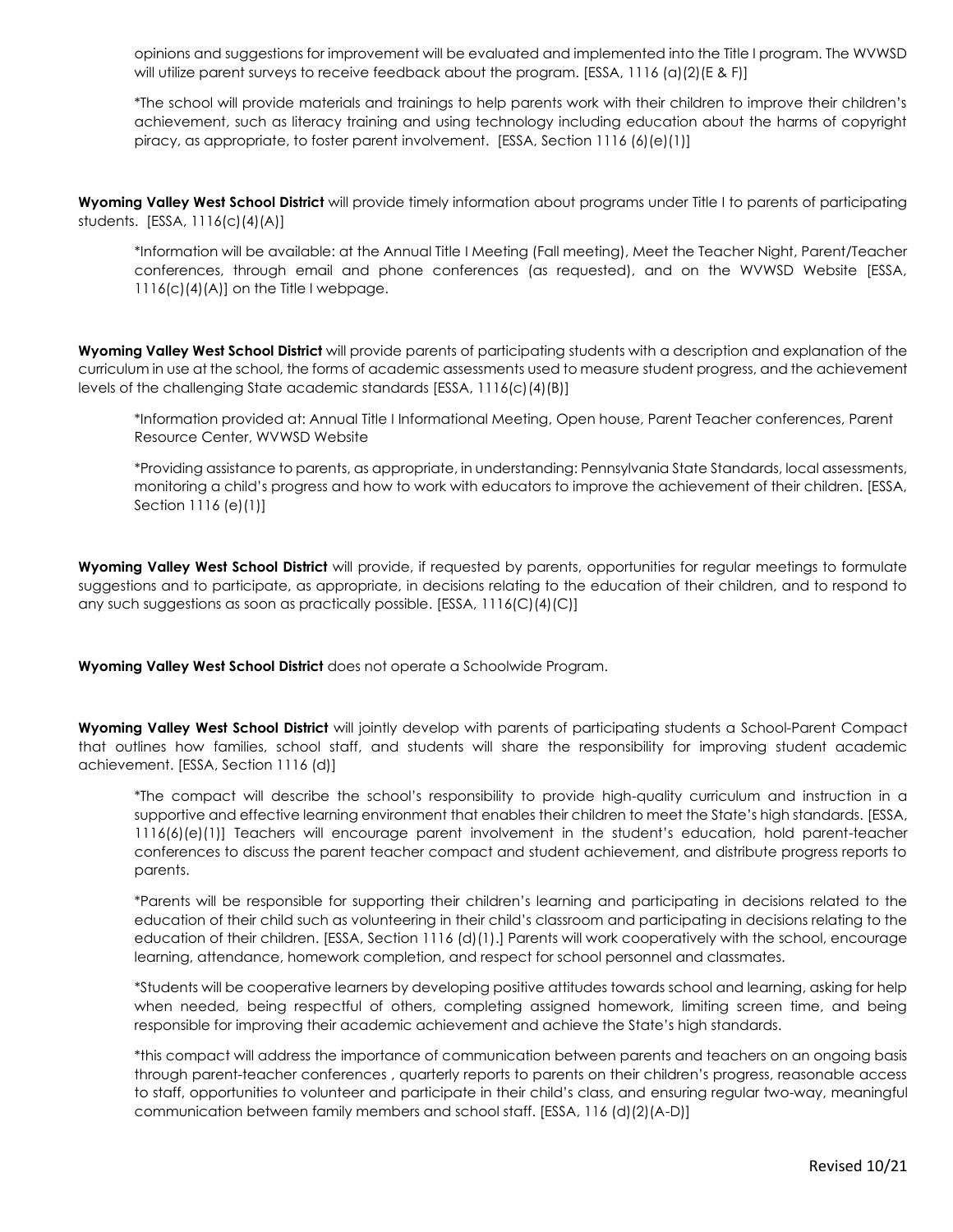**Wyoming Valley West School District** will provide assistance to parents in understanding the state academic standards, student achievement standards, state and local academic assessments, and progress monitoring. Parents will be given this information at the annual meeting.

**Wyoming Valley West School District** will provide materials and trainings to help parents work with their children to improve their children's achievement, such as literacy training and using technology including education about the harms of copyright piracy, as appropriate, to foster parent involvement. [ESSA, Section 1116 (6)(e)(1)]

\*Materials and trainings may be available during: the Title I Annual Meeting, Meet the Teacher Night, Parent/teacher conferences, Holiday Dinner Meeting, Parent Advisory Meeting

\*Parents & family members will be encouraged to attend the state-wide training conference.

\*Summer reading packets distributed to Title I students at the end of the school year.

\*Technical assistance and support to schools in planning and implementing effective parent and family engagement activities to improve student academic achievement and school performance will be provided by  $\Box$  [ESSA, 1116(a) (2)(c)]

\*Establishing and maintaining a Parent Resource Center for brochures, handouts, educational websites, and other resource material dealing with topics related to education and parenting.

**Wyoming Valley West School District** will educate teachers, specialized instructional support personnel, and other staff, with the assistance of parents and family members, in the value and utility of contributions of parents and family members, and in how to reach out to, communicate with, and work with parents and family members as equal partners, implement and coordinate parent programs, and build ties between parents and family members and the school:

\*Title I parents and family members will be encouraged to attend the state-wide training Parent Involvement **Conference** 

\*State Parent Advisory Council (SPAC) videos will be viewed and discussed by school staff for professional development of teachers and staff.

**Wyoming Valley West School District** will coordinate and integrate parent and family engagement strategies with other Federal, State and local laws and programs [ESSA, 1116 (a)(2)(c)] Including public preschool programs and conduct other activities that encourage and support parents and family members in more fully participating in the education of their children [ESSA, 1116 (6)(e)(4)]

\*Will partner with the local preschools and Head Starts attended by students living in the WVWSD.

\*Preschoolers living in the WVWSD will visit our schools for tours and will be provided information and resources to ensure a smooth transition to Kindergarten within the WVWSD.

**Wyoming Valley West School District** will ensure the that information related to school and parent programs, meetings, and other activities is sent to the parents and family members of participating children in a format and to the extent practicable, in a language the parents and family members can understand. [ESSA, 1116(6)(e)(5)]

**Wyoming Valley West School District** will provide opportunities, to the extent practicable, for the participation of all Title I, Part A parents, including parents with limited English proficiency, parents with disabilities, and parents of migratory students. Information and school reports are provided in a format and language that parents understand. [ESSA Section 116(7)(f).]

\*Information related to school and parent programs, meetings, and other activities are sent to parents and family members of participating children in a language the parents and family members can understand (ESSA, Section 1116(6)(e)(5)]